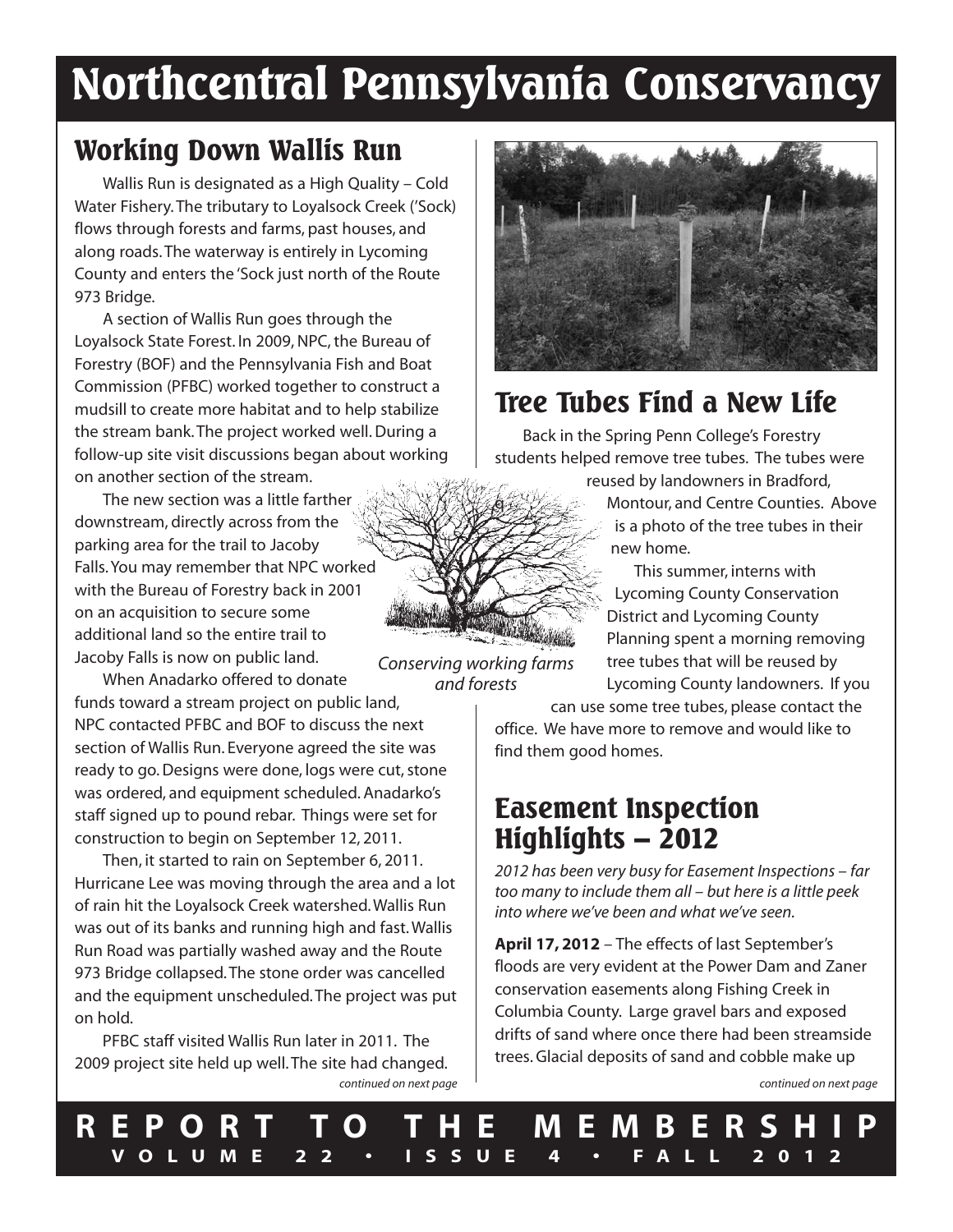# **Working Down Wallis Run**

*continued front previous page*

New designs were drawn up and the materials list revised. Construction was scheduled for the week of July 30, 2012.

Anadarko had nearly 50 employees volunteer that week as well as volunteers from the Loyalsock Creek Watershed Association, Lycoming College, Sullivan County Conservation District, and the Lycoming County Conservation District.These volunteers along with staff from PFBC and the Loyalsock State Forest constructed nearly 200 feet of mudsill along with a multi-log vane deflector.

Things went well during construction.There was only one equipment problem.The gas powered driver stopped working on the first day, but there were plenty of sledgehammers to continue working.

In late September Dr. Mel Zimmerman took some of his lab students out to the site.The class broke into four groups.Three groups electroshocked the stream. Because of the stream's width and the gravel bars, the teams worked to cover as much as possible.The fourth group took kick samples, water samples, and measured water temperature, conductivity, and pH at both the 2012 site and the 2009 work site.

NPC proposed to PFBC and BOF continuing work along Wallis Run with Anadarko's commitment to another project in 2013. Everyone agreed the stream is responding well to the 2009 work and can already see positive changes from the 2012 work.Design work for the 2013 site will begin in late winter with construction taking place sometime in the late summer.

Depending on the spring weather, NPC may host a site visit for the 2012 project site. Keep an eye out in the newsletter and your in-box for more details.



*Using a sledge hammer and a driving head,two Anadarko employees start driving at 4-foot piece of rebar.*

# **Inspection Highlights**

*continued front previous page*

the valley bottom and are easily moved by high water. Events like this have occurred since the last glaciers melted 10,000 - 20,000 years ago – and will continue as long as rain falls and streams rise despite efforts to "keep the stream where it belongs."Unfortunately, many people don't seem to understand that streams move over time and floods are an unavoidable natural occurrence just like sunrises and sunsets.

**September 6, 2012** – A woodchuck was busily cropping grass in a mowed area of the Bednar easement. Farmers have an understandable dislike of woodchucks – they eat crops, livestock may break their legs by stepping into woodchuck burrows and, if a wheel goes into one of those burrows, expensive equipment may



be damaged. But … woodchuck burrows provide habitat for a wide range of wildlife, from rabbits and opossums to foxes and cave crickets.

**September 21, 2012** – Inspected a conservation easement property that is entirely forested. Found that most of the largest and best trees had been marked for cutting – apparently an example of"cut the best and leave the rest", where small slow-growing, diseased, defective or deformed trees would be left to occupy the site. Forests treated like this degrade over time as faster growing trees are repeatedly removed – the forest's genetic stock is made poorer as is its commercial value. Such treatment has been likened to a dairy farmer repeatedly selling his best yielding milk cows and saving the poorer producers for breeding stock.

NPC's conservation easements require a forest management plan using best management practices, written by a professional forester, before any commercial timber harvest.NPC's goal of protecting working forests includes insuring that those forests are managed on a sustainable basis so that their ecological functions and economic value are not degraded over time.We have contacted the landowner to reinforce the conservation easement's requirements regarding timber sales and will not permit the current undertaking to go forward.This situation is clear evidence of the importance of NPC's monitoring visits.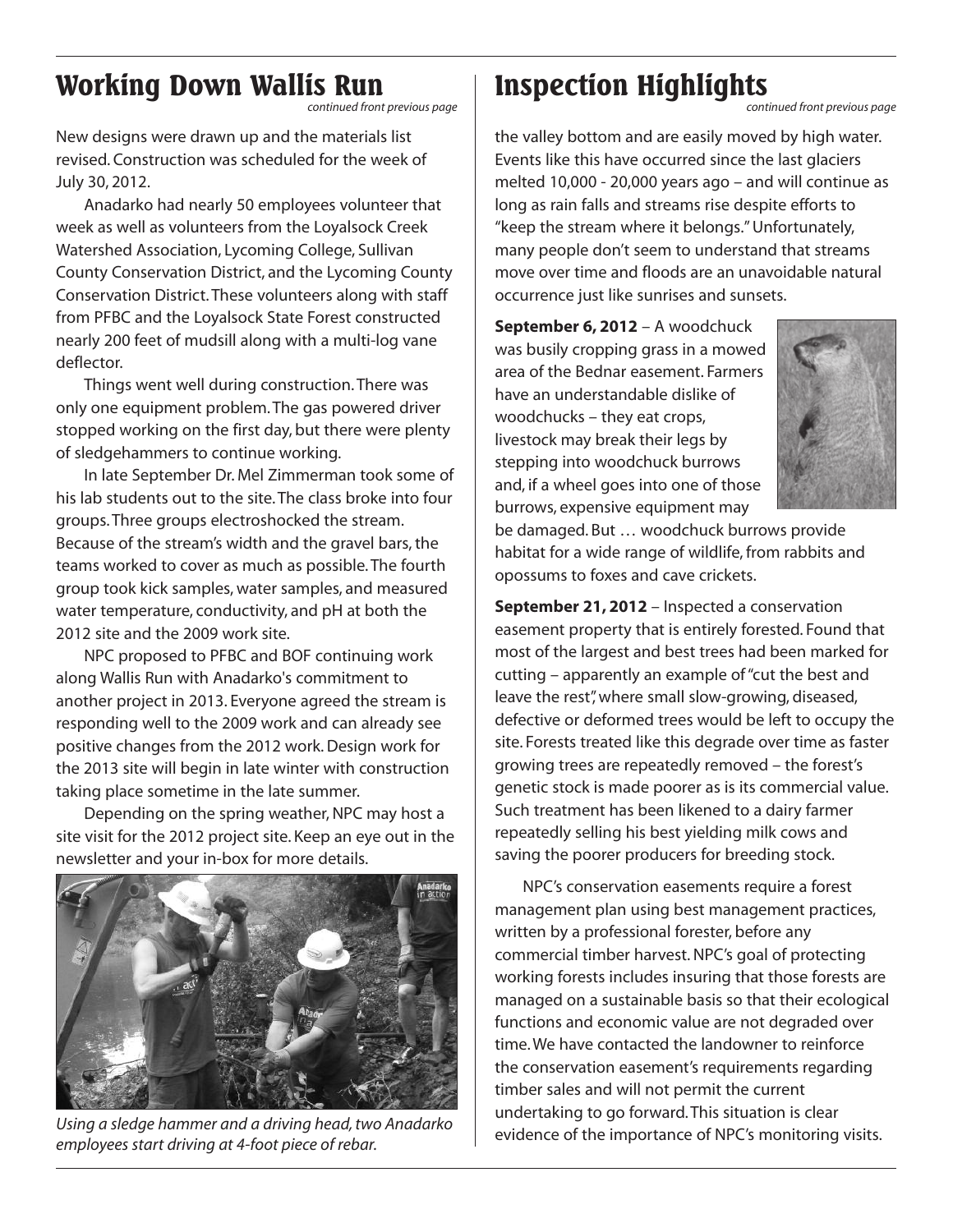# **MEMBERSHIP ACTIVITY • July 1, 2012 to September 30, 2012**

# **CORPORATE MEMBERS**

Many thanks to our corporate members for their support of NPC's mission. Please take note of those businesses which have shown they care about the future of our communities with their corporate memberships and show them YOUR support.

> Bald Eagle Township Clinton Cnty. Economic Partnership Jersey Shore State Bank Lamar Advertising Mericle Commercial Real Estate PMF Industries Inc. Wayne Twp. Landfill CCSWA Wheeland Lumber Co. Inc. Woolrich Inc.

## **GENERAL MEMBERS**

**BOBCAT (\$1,000-\$4,999)** Charles & Helen Schwarz

### **BLACK BEAR (\$500-\$999)**

John M. Confer Chris & Sherry Dwyer Charles D. Lamade William & Kimberly Van Campen

### **WHITE-TAILED DEER (\$250-\$499)**

Andra DeHart-Robbins Henry, Michelle, & Nicoya Frey Andrew & Elizabeth Harris Harold & Joyce Hershberger Pine Creek Preservation Association

Mr. & Mrs. Charles M. Plankenhorn Dave Rockey

### **BLACK CHERRY (\$100-\$249)**

Rich & Sandy Adams G. Marvin & Nancy G.W. Baker

Karl K. Baldys Esq. & Karen M. Baldys

#### **BLACK CHERRY (Continued)**

Ron & Sondra Beach Alvin C. & Betty Bush Reneé Carey Richard & Grace Carey Robert W. Colley Stephen & Terri Deitrick Ralph & Rosie Dotterer Larry Entz Brian Haas Susan Joshi Dr.Donald R. Lundy Jr. Jim & Sue Mackay Terry & Dorian Myers Robert & Sarah Newcomb Len Richards & Maureen McClure George & Barbara Rizzo Dr. Samuel Rockey Roy A. Siefert John & Carol Wagner

Jane B.Williams Dan & Linda Wolfe

# **RED OAK (\$50-\$99)** Dennis & Linda Ault E. Lee Bellinger M.D.

#### **RED OAK (Continued)**

Dale & Shirley Bittenbender John M. & Rhonda D. Carpenter Larry & Maggie Emery J.Wilson & Winifred Ferguson Marian L. Fetter & Mark Kleinfelter David K.Gilpin Joan C.Gingrich Gary Glick Lynn & Dennis Greenly Charlie Lockard Alan D. Lunger Edward & Judith Lyon Dr. & Mrs. Ira G. Masemore David & Ruth McCord Bob & Donna McCoy Jack & Joan McKee Shawn McLaughlin John & Cathy Miller Don & Jean O'Brien Michael P.O'Brien John Jr. & Charlotte Person Linda Prior Dennis & Patricia Ringling Carl W. Schlappi Alvin L. Snowiss David Tregea Andrea Young

#### **SUGAR MAPLE (\$35-\$49)**

Terry & Cindy Belles Alan G. Cohick Romey & Heather Fagnano Frank Johnson Mount Prospect Rifle Club Annie Sanders Fred C. Stiner, Jr.

### **WHITE PINE (\$25-\$34)**

Bear Hollow Rod & Gun Club Michael & Mary Ditchfield

### **WHITE PINE (Continued)**

True Fisher Oren Helbok & Sara Baker Charley & Lisa Hooper William Logue Morris Arboretum Denny & Linda Murray Ryan Rudisill Becky Sanguedolce Steve Stroman Bob Wallace Wellsboro Area Chamber of Commerce

### **MEMORIAL CONTRIBUTIONS**

Memorial for John Way *by Ken & Mozelle Snyder*

Memorial for J. Robert"Bob"Bower *by KeyImpact Sales & Systems by Annie Sanders*

### **GENERAL CONTRIBUTIONS**

Allan & Betsy Quant Daniel G. Reinhold

# **HONORARIUMS**

Dave & Barb Shollenberger *by Richard & Grace Carey by Betty DiParlo*

*Thank You... to all those who continue to support the work of the Northcentral Pennsylvania Conservancy*